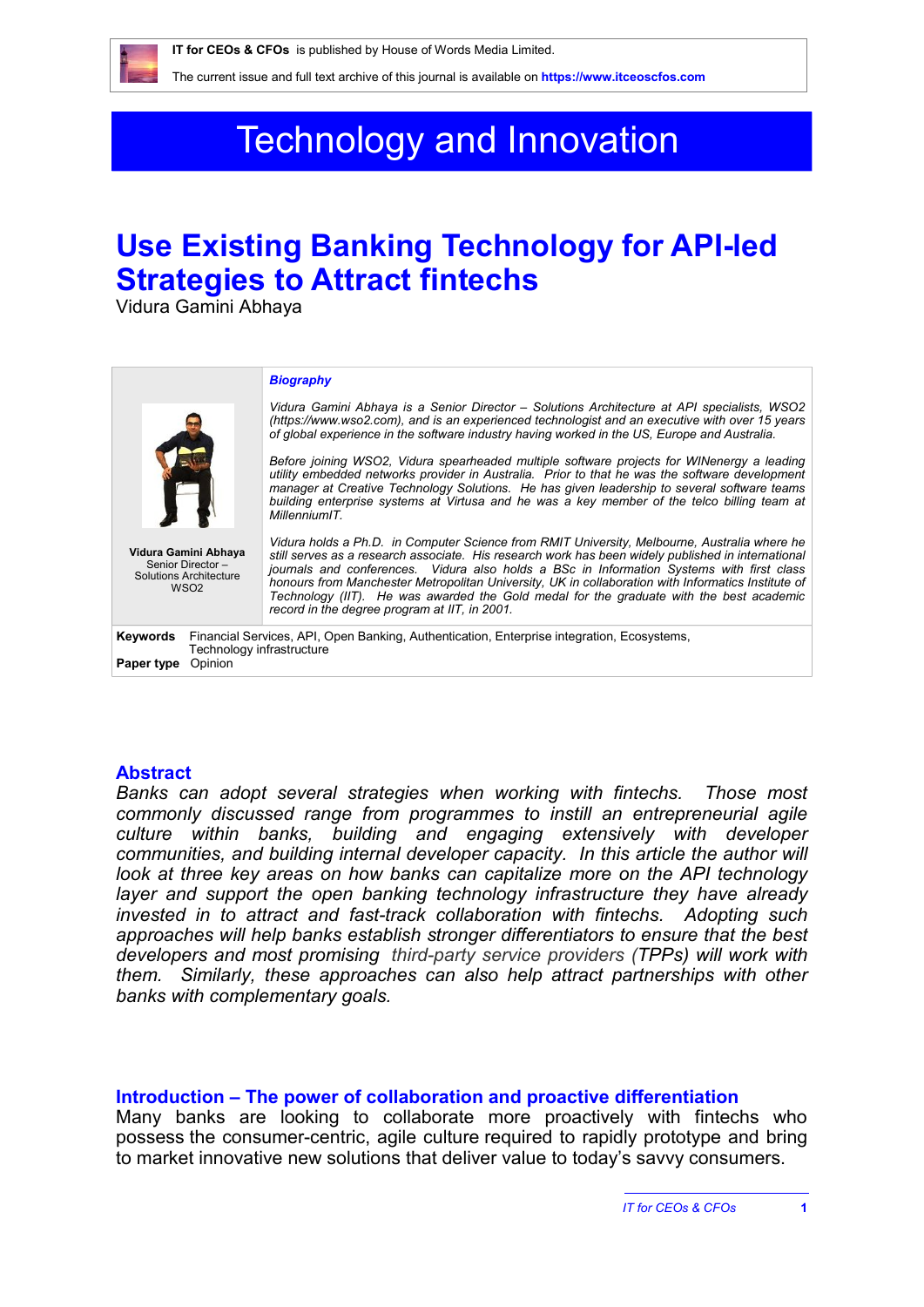

*Technology and Innovation*

Putting regulatory compliance to one side, banks are starting to buy into the necessity for genuinely "doing open banking". Yet strategies to capitalize on already available technology to achieve this doesn't receive the same attention as operational and community engagement. Open banking APIs enable the secure sharing of customer data (with customer consent), and consumer products built around this will soon become the norm as seen with the popularity of open bankingbased credit alternatives like Creditspring and personal finance management apps like Cleo.

In every regulated open banking ecosystem, all banks will eventually have the same mandated APIs. Even in non-regulated countries, market forces mean that most banks will end up using open banking-style standardized APIs. However, standard open banking APIs will not really benefit the bank in the long run because they only deliver minimal benefits for consumers and third-party providers (TPPs).

So, how can banks look to benefit more from this new ecosystem with their existing technology capabilities?

#### **Ensuring fintechs do less when they work with you**

With open banking, banks have the capability to share, receive, and produce data using the same interfaces. For instance, a bank may already have a credit scoring system internally. With the API aggregation capabilities of their open banking platform, the bank can now receive and make use of account, transaction, and credit data from other banks as inputs to fine-tune and produce more accurate outputs using their own credit scoring system.



Third parties developing either B2B or B2C apps for providing consumers new avenues to access personal loans, property rentals, long-term vehicle hires, and leasing services would find this data extremely useful. Previously, their developers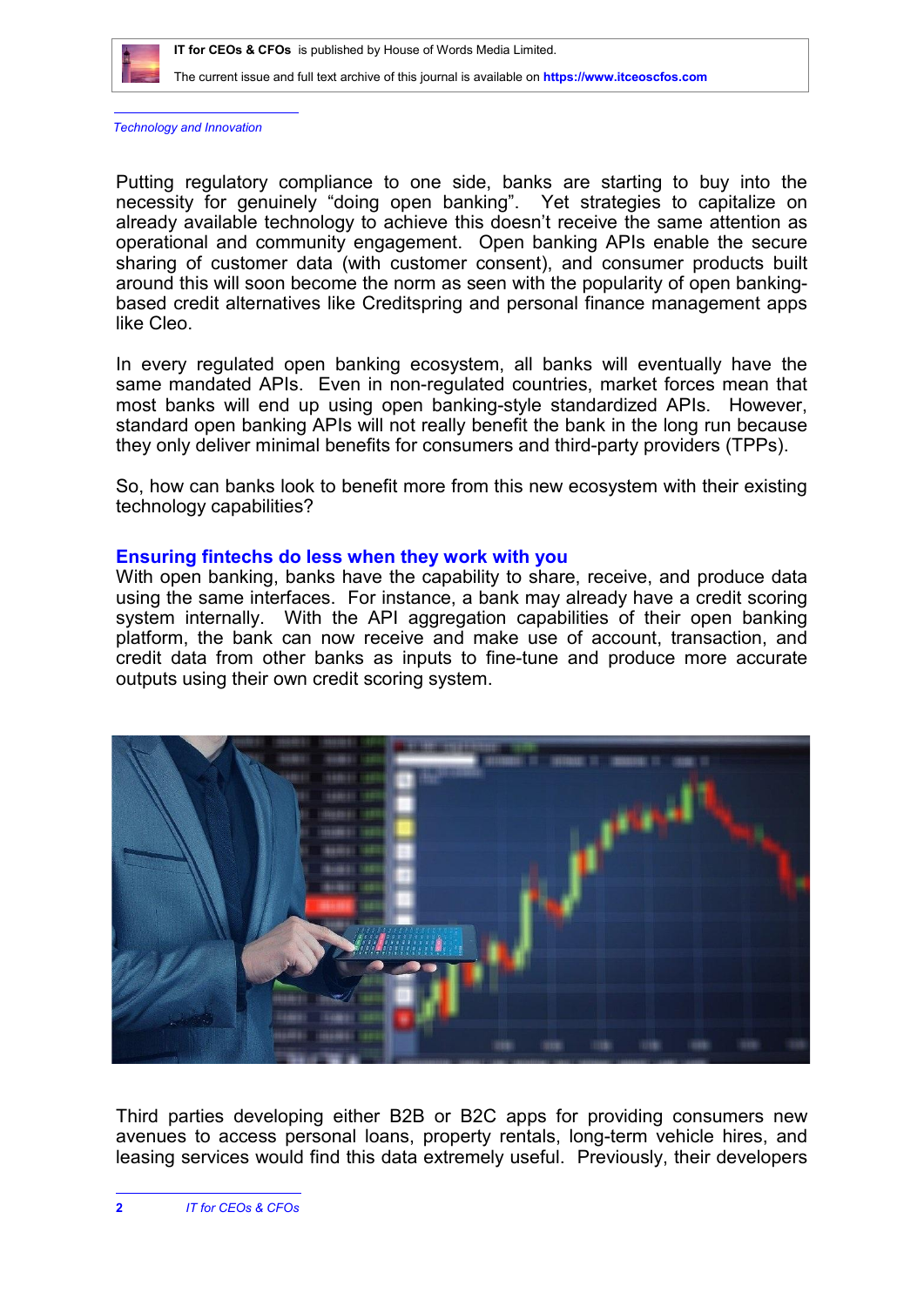*Technology and Innovation*

would have to collect, correlate and calculate creditworthiness by themselves. Even where credit scoring is done by a third-party service, this still requires additional work such as collating the information and integrating with another system to submit this information and obtain the credit score. Passing data to different systems requires app developers to follow additional security practices, privacy regulations, and other regulatory requirements. All this is time-consuming and expensive.

Now, developers can access highly refined credit ratings via a simple one-time API integration, delivering considerable savings and much faster time-to-market. Offering such APIs would help the bank to differentiate and build long-term strategic relationships with TPPs.

While the bank can make this API available for free to all users, it will need to be enforced with rate-limiting policies to ensure fair usage. A premium monetized version of the same API can also be made available.

From a technical perspective, the bank can use an integration product such as an enterprise service bus (ESB) to integrate with other banks, for example, to share and view accounts and payment information and credit scores.



### **Providing higher-quality enriched data**

Aside from mandatory information being made available under regulated open banking APIs, banks can enrich the data offered and monetize it through additional APIs. This enrichment can be achieved by using additional information from other internal systems at the bank, or by collaborating with external services.

For example, a bank could integrate with an external service that uses AI and natural language processing (NLP) techniques to calculate credit scores. The bank submits information to this service and the processed output provided by the